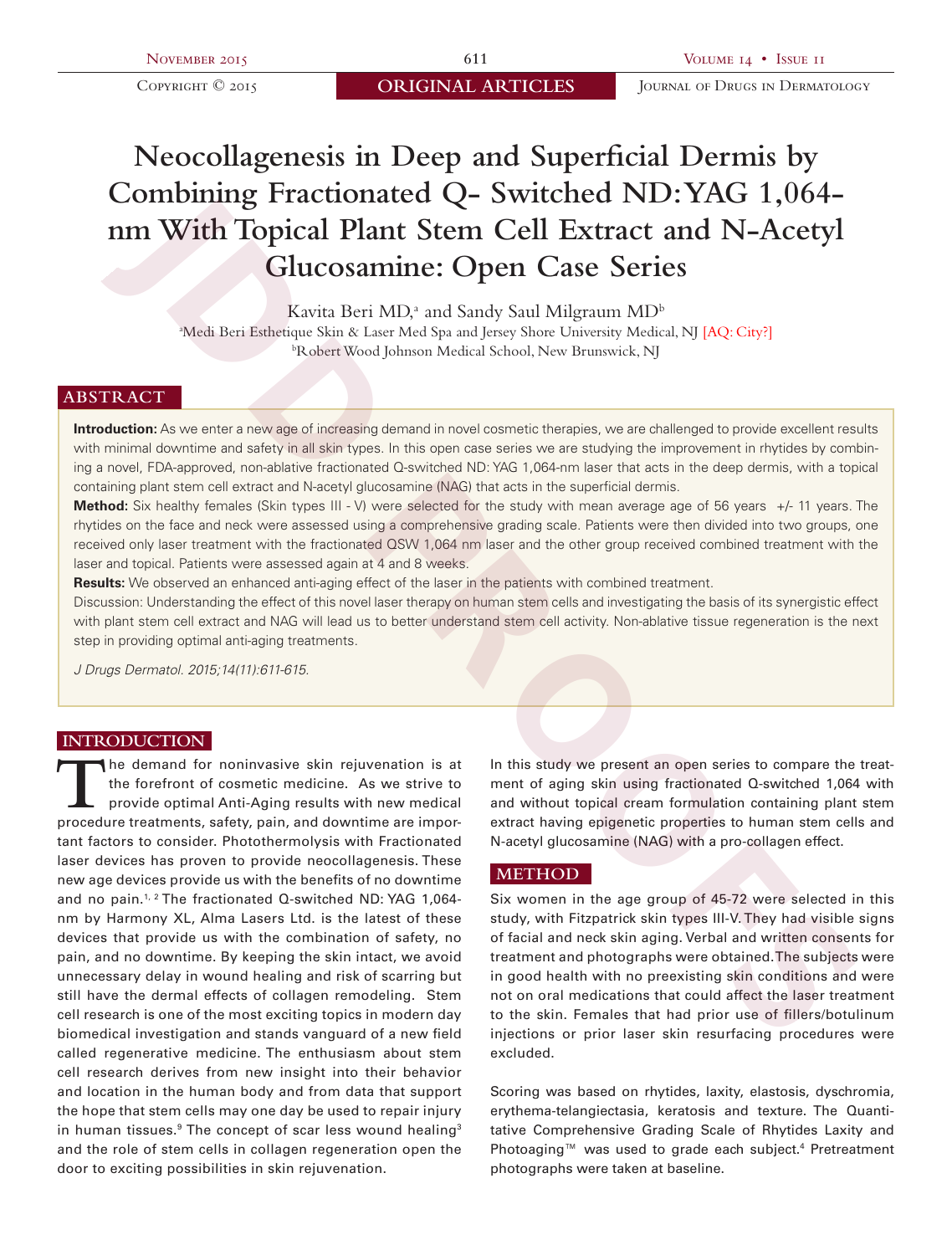#### **TABLE 1.**

| Group A: Q Switched ND-YAG 1,064 Treatment No Topical |      |         |                |         |  |  |
|-------------------------------------------------------|------|---------|----------------|---------|--|--|
| <b>Skin Type</b>                                      | Age  | 0 Weeks | <b>4 Weeks</b> | 8 Weeks |  |  |
| v                                                     | 72   | 3.5     | 3              | 2.5     |  |  |
| IV                                                    | 55   | 3       | 2.5            | 2.5     |  |  |
| Ш                                                     | 40   | 2.5     | 2.5            | 2       |  |  |
| Mean                                                  | 55.6 | 3       | 2.6            | 2.3     |  |  |
| SD                                                    | 16   | 0.5     | 0.28           | 0.28    |  |  |

## **TABLE 2.**

| Group B: Q Switched ND: YAG 1,064 With Topical |      |         |                |         |  |  |
|------------------------------------------------|------|---------|----------------|---------|--|--|
| <b>Skin Type</b>                               | Age, | 0 Weeks | <b>4 Weeks</b> | 8 Weeks |  |  |
| v                                              | 65   | 3.5     | 3              | 2       |  |  |
| IV                                             | 56   | 3       | 3              | 2.5     |  |  |
| Ш                                              | 48   | 3       | 2.5            | 2       |  |  |
| Mean                                           | 56.3 | 3.1     | 2.8            | 2.1     |  |  |
| SD                                             | 8.5  | 0.28    | 0.28           | 0.28    |  |  |

The subjects were then divided into two groups, Group A that would receive only the laser treatment with fractionated Q-switched 1,064 nm and Group B that would receive combination of laser treatment and the topical cream.

Two treatments with the laser were done, one at baseline and then at 4 weeks. The group of subjects using the topical applied the cream daily to the face and neck throughout the course of the treatment for 8 total weeks. Patients were graded and photographs taken at 0-, 4-, and at 8-week intervals.

"It has been well-established that the tetracycline class of antibiotics may cause a variety of photo-induced drug eruptions."

The endpoint of treatment with the laser was mild erythema of the skin. Pain tolerance was assessed during and after the procedure. The energy settings for the fractionated Q-switched 1,064 nm ranged from 400-1200 mJ/pulse. The pulse repetition of the QSW is adjustable 1Hz, 2Hz, or 4Hz. Settings were adjusted based on patient's skin type. QSW laser suggested treatment parameters were used.<sup>2</sup>

# **RESULTS**

We noted a slightly better response in overall texture, pigment, and tone improvement in Group B (laser and topical) .We also note an enhanced response in the higher Fitzpatrick skin types R.R. Bogner, E.K. Blixt, A.J. Bruce, G.F. Sciallis

in both groups. The subjects that received topical also noticed an enhanced response to clearing of solar lentignes.

### **DISCUSSION**

As technology and science advance we are constantly in pursuit of less invasive means to achieve optimal results. The desire for treatment options that minimize downtime and adjust to our patients' life style has top consideration. The ability to treat a growing mix of ethnicities safely in our patient population is also an important concern. New laser technology to manage aging skin warrants safety and effectiveness in all skin types.

The laser we have used in the study is the novel fractional, non-ablative Q-switched neodymium-doped YAG (ND: YAG) 1,064-nm laser (Harmony XL, Alma Lasers Ltd.).

Recently published studies on the Q-switched 1,064 nm ND:YAG laser device treating rhytides of face and neck reported improvement in photo aging skin, effectiveness in treating superficial rhytides, safety, and no downtime or pain.<sup>1,2</sup> The mechanism of action of the fractional Q-switched 1,064 although not completely elucidated has to do with the fact that there are dermal heat zones created with the epidermis intact.<sup>1,5</sup> This "photomechanical" effect leads to shrinkage of the Extracellular matrix (ECM)<sup>6,8</sup> which in turn causes a stretching of the fibroblast. This change in the fibroblast shape then triggers an intracellular integrin mediated response that regulates increase in Tissue Growth Factor (TGF ) and mRNA of procollagen enzymes, leading to collagen production. Dermal matrix in adult skin is composed of collagen type I (80-85%) and type III (10-15%), in addition to glycosami-

#### **FIGURE 1.**

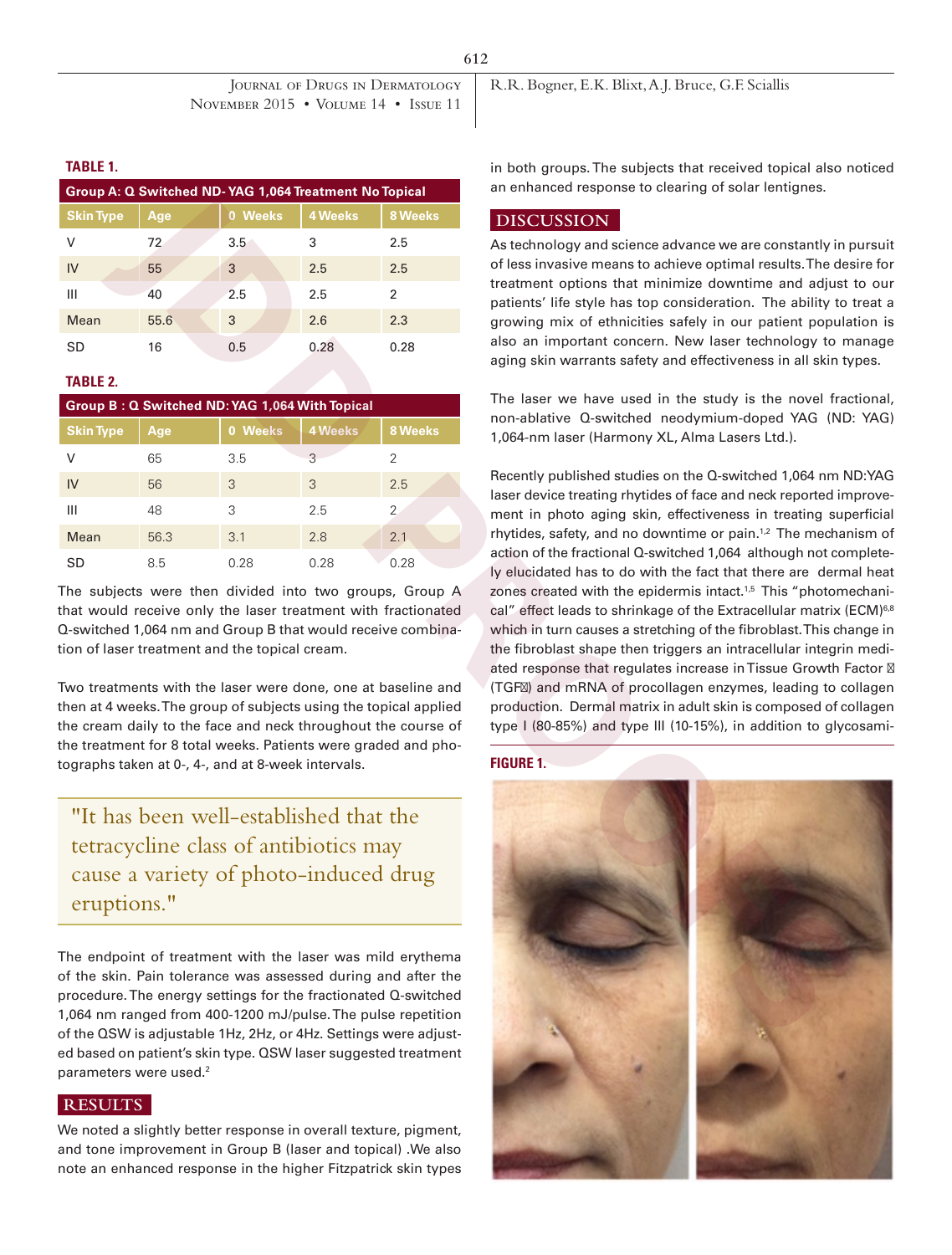JOURNAL OF DRUGS IN DERMATOLOGY November 2015 • Volume 14 • Issue 11

R.R. Bogner, E.K. Blixt, A.J. Bruce, G.F. Sciallis

**FIGURE 2.**



noglycan's and elastic fibers. Reduction of collagen type I and III are characteristics of chronologically aged skin and is also seen in photo damage. During the aging process collagen type III is gradually replaced by collagen type I. Therefore collagen type III is considered very important in skin collagen remodelling.<sup>8</sup>

Liu et al in 2008 reported that Q-switched ND:YAG laser has a photomechanical effect that promotes the synthesis of collagen type III, which is the predominant collagen in youth skin and therefore is more effective in treating elasticity of the skin.<sup>6</sup> Dang et al 2010 studied in-vitro effects of the Q-switched 1,064 on human fibroblast and reported an increase in tissue growth factor beta and tissue inhibitors of matrix metalloproteinase (TIMP). The TIMP in turn reduce breakdown of collagen by inhibiting matrix metalloproteinase (MMP) in the extracellular matrix (ECM).<sup>5,6</sup>

Histology done on patients post Q-switched 1,064 showed the most changes 2-3mm into the extracellular matrix of the upper reticular and papillary dermis. Also significant tissue response was noted in the para-adnexal areas.<sup>7</sup>

Stem cells are the most important cells in the skin. They are the source of continuous regeneration of the epidermis and the formation of new cells. In the human skin the stem cells are located in "niches" that are found in the dermo-epidermal junction bordering the papillary and reticular dermis and stratum basalis around the bulb of the hair follicle.<sup>9</sup> Reduced viability and senescence of stem cell is a principal cause of tissue aging. Senescence is a natural process that after about 40 divisions stops the capacity of the cell to undergo further divisions. But senescence can also happen earlier in a cell's life, for example as a response to damage of cellular DNA. Premature damage is

especially detrimental when it hits stem cells because they are indispensable for tissue regeneration.10

This is an open case series to report the combined effect of the non-ablative fractionated Q-switched ND: YAG 1,064 with a topical. The topical cream contains apple stem cell extract and N' Acetyl glucosamine, that have pro-collagen and stem cell regenerative effects (Neostrata Inc.).

We noticed that the group of patient that had a combined treatment showed a slightly better improvement in overall rhytides pigment change as compared to the group that just had the laser treatment.

The apple stem cell extract is derived from the Uttwiler Spӓtlauber apples. These apples are known to stay fresh for an extraordinary long time. The extract obtained was used in vitro studies and showed reduction of fibroblast senescence. In vivo topical application in the form of PhytoCellTec Malus Domestica cream has shown to cause reduction in rhytides. The epigenetic properties of the apple stem cell extracts are shown to have antioxidant effects on human fibroblast and a possible nutritive effect on the human stem cell.10-12

N-acetyl glucosamine (NAG) has recently gained a lot of excitement in the cosmetic science community, showing its effects on increasing fibroblastic activity in in-vitro studies and causing increases in gene regulation of sugar metabolism in fibroblast. It also is one of the important building blocks of hyaluronic acid,

### **FIGURE 3.**

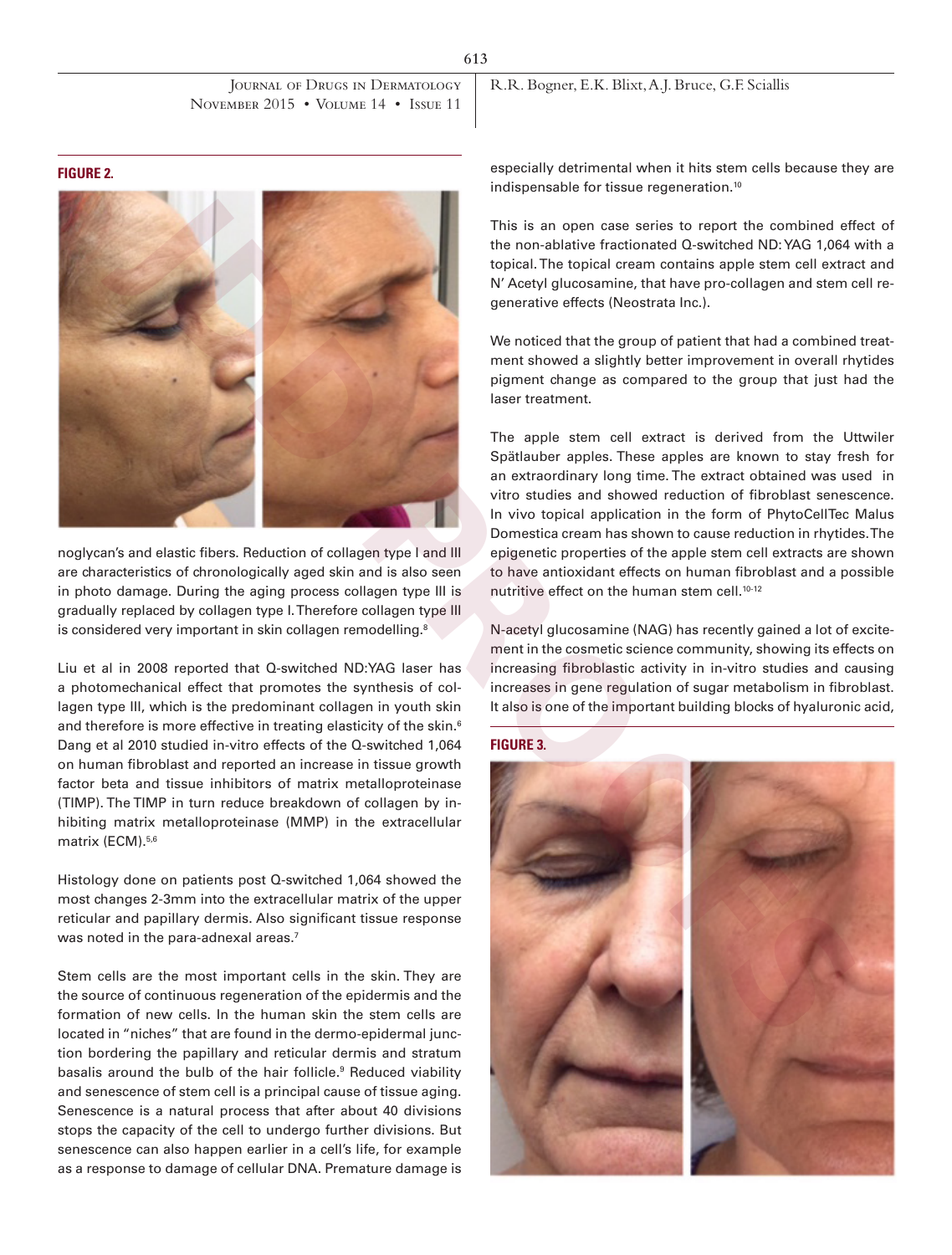JOURNAL OF DRUGS IN DERMATOLOGY November 2015 • Volume 14 • Issue 11

R.R. Bogner, E.K. Blixt, A.J. Bruce, G.F. Sciallis

**FIGURE 4.**



which is a part of the extracellular matrix. It has shown to reduce inflammation by upregulating antioxidant enzymes and enzymes that regulate sugar metabolism (DL Bisset et al). NAG also has a tyrosinase inhibitor effect helping with pigment reduction. The effects of topical NAG are discussed by Schlesinger et al, 2015, particularly in improvement of neck rhytides.<sup>13-15</sup>

We report the first case series done combining fractionated Qswitched 1,064 nm with a topical plant stem cell extract and NAG. The improvement in patients that received a combined treatment can be explained by the different depths of action of the respective treatments.

The area of action of the fractionated Q-switched 1,064 in the upper reticular dermis, about 2-3 mm depth, with adnexal changes (Paasch et al) around the site of the epidermal stem cell 'niches'. The topical is acting at the epidermal and papillary dermal layers 1-2 mm deep. The area of synergy is at the dermo-epidermal junction and papillary dermis.

We also propose that the Q-switched 1,064 nm wavelength action on the ECM and fibroblast activity causes increased activity of procollagen enzymes and thus increases demand of building blocks of collagen, which the topical NAG provides. Apple stem extract also provides anti-oxidant properties that help with the process of sugar metabolism.

We still have to explore the exact effects of the laser on the human stem cell "niche" and further histological studies with collagen mapping will help us understand the exact effect of the laser on fibroblast, human stem cells, and ECM. Further

studies combining treatment with topical plant stem cell extract and NAG with histological and biochemical data will help us understand the exact mechanism of the synergistic effect.

Our study also notes a more significant response to Q-switched 1,064 nm in darker skin types in both groups. This also opens the idea to explore histological changes in darker skin with Qswitched 1,064 laser and if there is a predominance of certain collagen type in these groups that leads us to have different aging patterns.

We are at the forefront of a new age that needs to explore safe, no downtime laser treatments in combination with effective topicals. Stem cells are the most important cells in the skin. Their unique and special properties help in regeneration of the epidermal and dermal layers of the skin. Stem cell research holds the key to understanding aging patterns and may give us the tools we need to modify aging. Identifying the effects of topicals and laser procedures on the stem cell "niches" that are found in the epidermal layer should be our next step in understanding their unique physiology.

## **CONCLUSION**

The excellent in vivo results of this open series challenge us to further explore the synergistic effects of these novel modalities in vitro. Tissue regeneration is the new frontier of cosmetic medicine opening new avenues for scar healing, wound repair, and anti-aging.

#### **DISCLOSURES**

The authors have no conflicts of interest to declare.

#### **REFERENCES**

- 1. Luebberding S, Alexiades-Armenakas MR. Fractional non-ablative Qswitched 1,064-nm neodymium YAG laser to rejuvenate photoaged skin: a pilot study*. J Drugs Dermatol*. 2012;11:1300-1304
- 2. Gold MH. Sensing W, Biron J. Fractional Q-Switched 1.064-nm laser for the treatment of photoaged-photodamaged skin. [[AQ: Journal title?]]2014;16 (2):69-76.
- 3. Walmsley GG, Mann ZN, Wong VW, Duscher D, Hu MS, Zielins ER, Wearda T, Muhonen E, Mcardle A,Tevlin R, Atashroo DA, Senarath-Yapa K, Lorenz HP, Gurtner GC, Longaker MT: Scarless wound healing: Chasing the holy grail: *J Plast Reconstr Surg*. 2015;135(3):907-17.
- 4. Alexiades-Armenakas M. A quantitative and comprehensive grading scale for rhytides, laxity, and photo aging. *J Drugs Dermatol*. 2006; 5(8):808-809.
- 5. Dang Y, Ye X, Weng Y, Tong Z, Ren Q. Effects of the 532-nm and 1,064-nm Q switched Nd:Yag lasers on collagen turnover of cultured human skin fibroblast: a comparative study*. Lasers Med Sci*. 2010; 25(5):719-726.
- 6. Liu H, Deng Y, Wang Z, Cai X, Ren Q; Laser induced collagen remodelling: A comparative study in vivo on mouse model*. Lasers Surg Medicine*. 2008; 40:13-19.
- 7. Paasch U. Histological epidermal and dermal changes of 1064-nm Q-Switched and fractionated pulses. Abstract ASLMS 2014 Phoenix Arizona. April 6, 2014.
- 8. Fisher GJ. Varani J, Voorhees JJ. Looking older: Fibroblast collapse and therapeutic implications. *Arch Dermatol*.2008; 144(5):666-672.
- 9. Kumar, Vinay, Abul K Abbas, Nelson Fausto, Stanley L Robbins, and Ramzi S. Cotran. Robbins and Cotran Pathologic basis of Diseases. Philadelphia: Elsevier Saunders 2005. P87-119.
- 10. Schmid D, Cornelia S, Zulli F. Stimulation of stem cells for real rejuvenation. PDF from www.ptpphytoscience.com. Mibelle Biochemistry Switzerland August 2008.